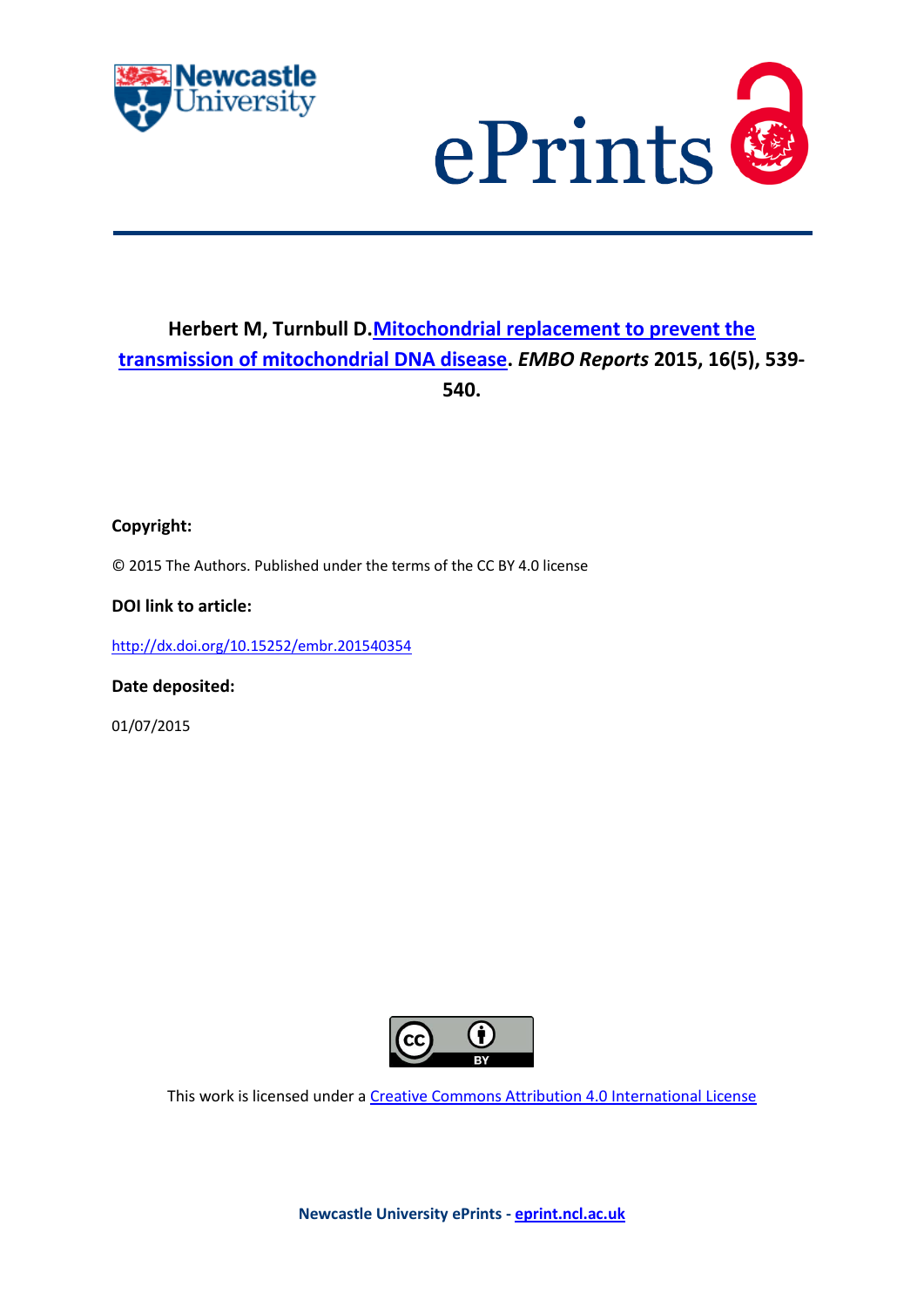## **Opinion**



## Mitochondrial replacement to prevent the transmission of mitochondrial DNA disease

Mary Herbert<sup>1</sup> & Doug Turnbull<sup>2</sup>

**M** itochondrial medicine has seen<br>
The development of new genetic<br>
technology has enabled the genetic diagnosis major advances over recent years. technology has enabled the genetic diagnosis to be established in an increasing number of patients. This has led to a recognition that mitochondrial diseases are not rare, but one of the most common group of genetic diseases. Associated with these advances, there have been undoubted improvements in the care of patients with mitochondrial disease. This is particularly true in the UK where the development of an NHS Highly Specialised service for patients with mitochondrial disease has enabled access of all mitochondrial patients to advanced diagnostic services, and to clinics which enable the multidisciplinary care for both children and adults.

Whilst all in the field would acknowledge the major achievements over the last few years, sadly the other advances have not been mirrored by advances in curative treatments [1]. Whilst supportive care can make a major difference to a patient's life expectancy and quality of life, these remain progressive conditions, which lead to significant morbidity and mortality. In our focus groups with mitochondrial patients, whilst they greatly appreciate all the current efforts, for the vast majority of families with mitochondrial disease, the most important issue is how they can have healthy offspring. For families with nuclear genetic defects, the options are no different from other nuclear defects, but for women with mitochondrial DNA (mtDNA) disorders, the choices are considerably more challenging [2]. It is upon this background we have to place the discussion about the ethics and feasibility of preventing the transmission of mitochondrial DNA disease by nuclear transfer techniques.

MtDNA is purely maternally inherited and since it is present in multiple copies, patients can either have all mutated mtDNA (homoplasmic mutations) or a mixture of mutated and wild-type mtDNA (heteroplasmic mutations). Women with mtDNA mutations already have a number of different options available. These range from not considering having any children through to preimplantation genetic diagnosis (PGD)—a technique which is very appropriate for some women with some heteroplasmic mtDNA defects [3]. However, for women with either homoplasmic mtDNA mutations or with high levels of heteroplasmy, PGD is not an option. Thus, the approach of transferring nuclear DNA from an oocyte or zygote into a donorenucleated oocyte or zygote to prevent the transmission of mtDNA disease is now a potentially viable option for mothers.

Despite the recent surge in interest in these approaches, it may come as a surprise that some of the proposed IVF techniques have been around since the early 1980s. The pioneering work of McGrath and Solter established that it is feasible to transfer the nuclear DNA (as pronuclei) between mouse zygotes [4] and that the offspring generated this way are healthy. The technique of pronuclear transfer has thus been used successfully in many different rodent laboratories for over 30 years. More recently, other options such as metaphase II spindle transfer [5] and polar body transfer [6] have been shown to be effective in either rodent or primate models. All methods of nuclear transfer have shown that the carryover of mtDNA between oocytes or zygotes is very low and well below the threshold of disease. Thus, in theory, it would be possible to prevent the transmission of mtDNA disease.

**EMBO** 

reports

As with any scientific advance, it is never that easy. For mitochondrial replacement, there are four big challenges: ethics, legality, safety and efficacy. The ethical issues around this work are considerable and often polarise to either very opposed or very positive for the technique. These issues have been considered in great detail by the Nuffield Council on Bioethics [\(http://](http://nuffieldbioethics.org/project/mitochondrial-dna-disorders/) [nuffieldbioethics.org/project/mitochondrial](http://nuffieldbioethics.org/project/mitochondrial-dna-disorders/)[dna-disorders/](http://nuffieldbioethics.org/project/mitochondrial-dna-disorders/)), but it is important to recognise that one's own ethical stance may influence the assessment of the whole technique. The legality and regulation of the technique will vary markedly between countries. In the UK, there is a highly regulated environment for IVF techniques and there has been very detailed consideration of the proposals to prevent transmission of mtDNA mutations including an extensive public enquiry which was broadly supportive of the technique. Following debates in which both Houses of Parliament voted overwhelmingly for a change to UK legislation, Regulations were passed to enable the Human Fertilisation and Embryology Authority (HFEA) to consider applications to use pronuclear transfer and spindle transfer in clinical treatment to prevent transmission of mtDNA disease. These Regulations will come into force in October 2015. Once the HFEA's requirements are known, clinics in the UK can then apply for a licence.

<sup>1</sup> Wellcome Trust Centre for Mitochondrial Research, Institute of Genetic Medicine, Newcastle University, Newcastle upon Tyne, UK. E-mail: mary.herbert@ncl.ac.uk 2 Wellcome Trust Centre for Mitochondrial Research, Institute of Neuroscience, Newcastle University, Newcastle upon Tyne, UK. E-mail: doug.turnbull@ncl.ac.uk DOI 10.15252/embr.201540354 | Published online 17 April 2015